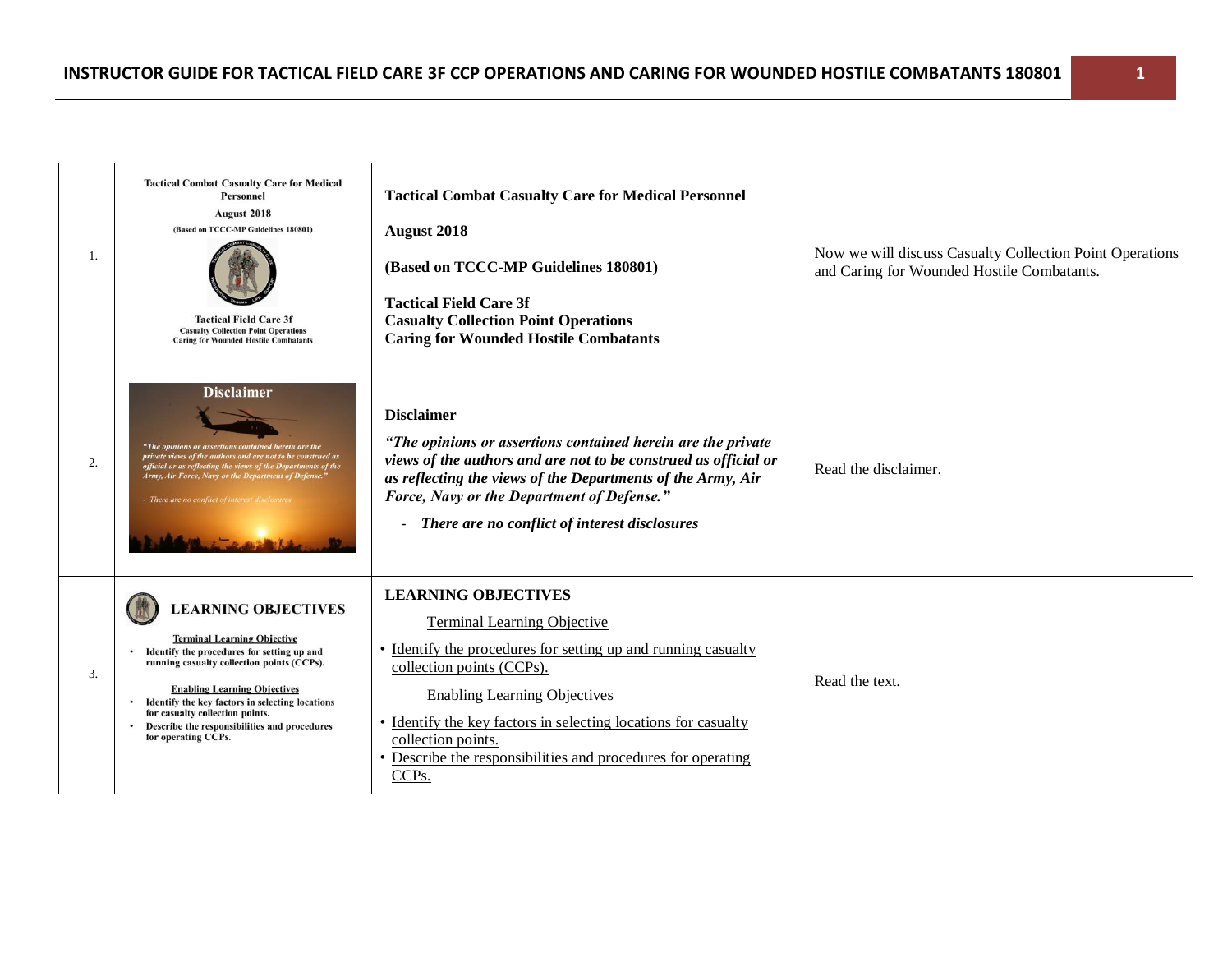| 4.  | <b>LEARNING OBJECTIVES</b><br><b>Terminal Learning Objective</b><br>Identify the correct procedures managing wounded<br>hostile combatants in Tactical Field Care.<br><b>Enabling Learning Objectives</b><br>Describe the need for proper prisoner handling and<br>security procedures for wounded hostile combatants<br>in TFC.<br>Describe the ongoing threat from hostile intent.<br>Identify the need to provide care as to friendly forces<br>once the prisoner is secure. | <b>LEARNING OBJECTIVES</b><br><b>Terminal Learning Objective</b><br>• Identify the correct procedures managing wounded hostile<br>combatants in Tactical Field Care.<br><b>Enabling Learning Objectives</b><br>• Describe the need for proper prisoner handling and security<br>procedures for wounded hostile combatants in TFC.<br>• Describe the ongoing threat from hostile intent.<br>• Identify the need to provide care as to friendly forces once the<br>prisoner is secure. | Read the text.                                                                                                                                                                                         |
|-----|---------------------------------------------------------------------------------------------------------------------------------------------------------------------------------------------------------------------------------------------------------------------------------------------------------------------------------------------------------------------------------------------------------------------------------------------------------------------------------|--------------------------------------------------------------------------------------------------------------------------------------------------------------------------------------------------------------------------------------------------------------------------------------------------------------------------------------------------------------------------------------------------------------------------------------------------------------------------------------|--------------------------------------------------------------------------------------------------------------------------------------------------------------------------------------------------------|
| .5. | <b>Casualty Collection Point</b><br><b>Operations</b><br>$\label{thm:Kotval} \begin{array}{ll} \mbox{Kotwal}, \mbox{R., Montgomsey}, \mbox{H. (2011). TCCC Causalty Response} \\ \mbox{Planning, In N. MeSwain, J. Salamons, P. Poas, B. Deller & S. G. \\ \mbox{Giberher (Eds.), PHTLS Prehospital Trans Life September}. \mbox{MISTary Verinor, Saventh Edition (pp.719-735). St. Louis: Elsevier. \\ \end{array}$                                                            | <b>Casualty Collection Point Operations</b>                                                                                                                                                                                                                                                                                                                                                                                                                                          | This information on CCP operations was extracted from the<br>chapter on TCCC Casualty Response Planning by Kotwal<br>and Montgomery in the military version of the Prehospital<br>Life Support Manual. |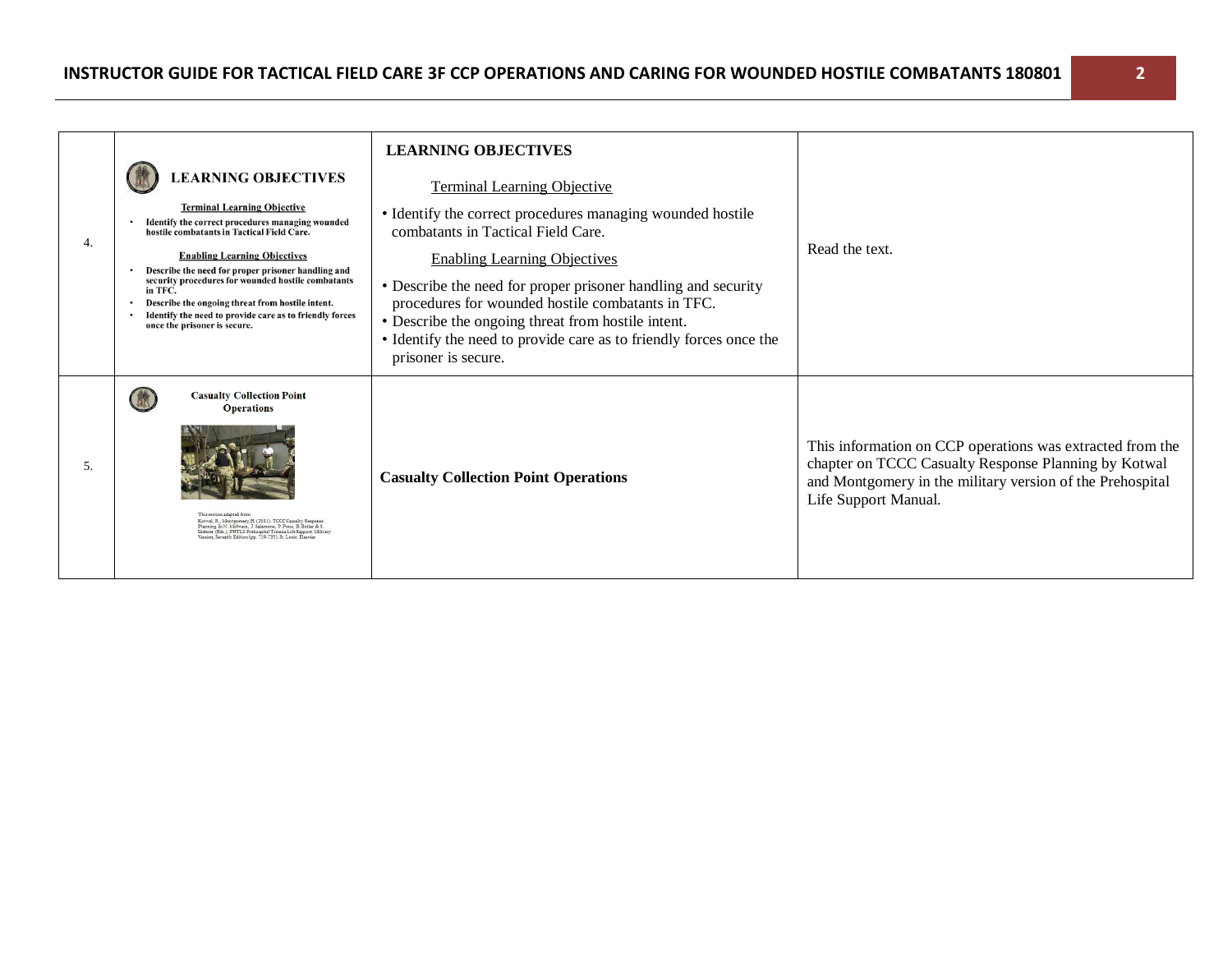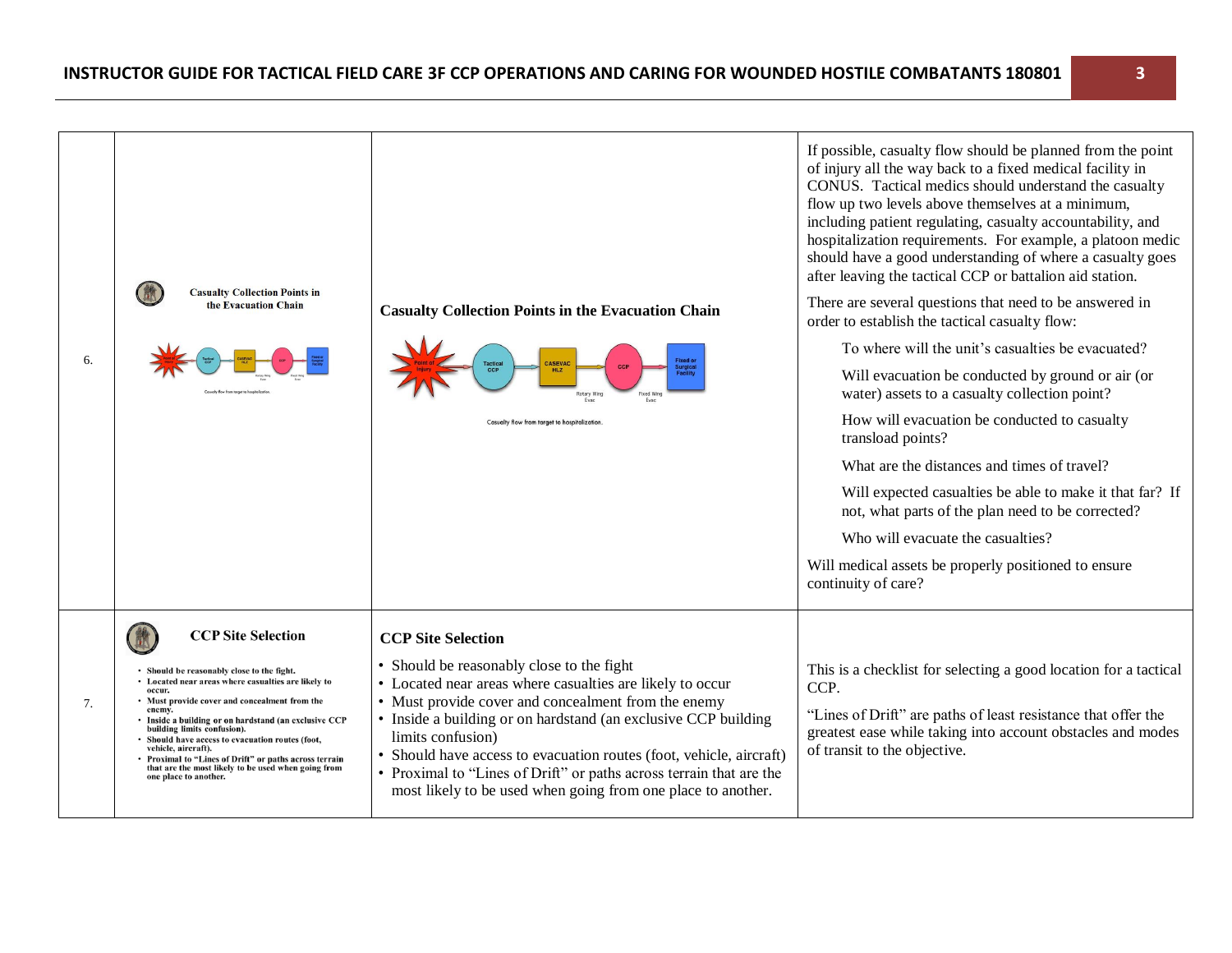| 8.  | <b>CCP Site Selection</b><br>• Adjacent to Tactical Choke Points (breeches,<br>$HLZ's$ , etc.)<br>• Avoid natural or enemy choke points.<br>• Choose an area providing passive security<br>(inside the perimeter).<br>• Good drainage<br>• Accessible to evacuation assets<br>• Expandable if casualty load increases<br>(continued)                                                                                                         | <b>CCP Site Selection</b><br>• Adjacent to Tactical Choke Points (breeches, HLZ's, etc.)<br>• Avoid natural or enemy choke points<br>• Choose an area providing passive security (inside the<br>perimeter)<br>• Good drainage<br>• Accessible to evacuation assets<br>• Expandable if casualty load increases                                                                                                                         | Read the text. |
|-----|----------------------------------------------------------------------------------------------------------------------------------------------------------------------------------------------------------------------------------------------------------------------------------------------------------------------------------------------------------------------------------------------------------------------------------------------|---------------------------------------------------------------------------------------------------------------------------------------------------------------------------------------------------------------------------------------------------------------------------------------------------------------------------------------------------------------------------------------------------------------------------------------|----------------|
| 9.  | <b>CCP Operational Guidelines</b><br>• Typically, a First Sergeant (1SG) or Platoon<br>Sergeant (PSG), or equivalent, is given<br>responsibility for casualty flow and everything<br>outside the CCP:<br>- Provides for CCP structure and organization (color<br>coded with chemlights)<br>$-$ Maintains command & control and battlefield<br>situational awareness<br>$-$ Controls aid & litter teams, and provides security<br>(continued) | <b>CCP Operational Guidelines</b><br>• Typically, a First Sergeant (1SG) or Platoon Sergeant (PSG),<br>or equivalent, is given responsibility for casualty flow and<br>everything outside the CCP:<br>- Provides for CCP structure and organization (color coded<br>with chemlights).<br>$-$ Maintains command $\&$ control and battlefield situational<br>awareness.<br>$-$ Controls aid $\&$ litter teams, and provides security.   | Read the text. |
| 10. | <b>CCP Operational Guidelines</b><br>• First Sergeant (1SG), Platoon Sergeant (PSG)<br>or equivalent:<br>- Strips, bags, tags, organizes, and maintains<br>casualties' tactical gear outside of treatment area<br>- Accountable for tracking casualties and equipment<br>into and out of CCP and reports to higher<br>command<br>- Moves casualties through CCP entrance/exit choke<br>point which should be marked with an IR<br>chemlight  | <b>CCP Operational Guidelines</b><br>• First Sergeant (1SG), Platoon Sergeant (PSG) or equivalent:<br>- Strips, bags, tags, organizes, and maintains casualties'<br>tactical gear outside of treatment area.<br>- Accountable for tracking casualties and equipment into and<br>out of CCP and reports to higher command.<br>- Moves casualties through CCP entrance/exit choke point<br>which should be marked with an IR chemlight. | Read the text. |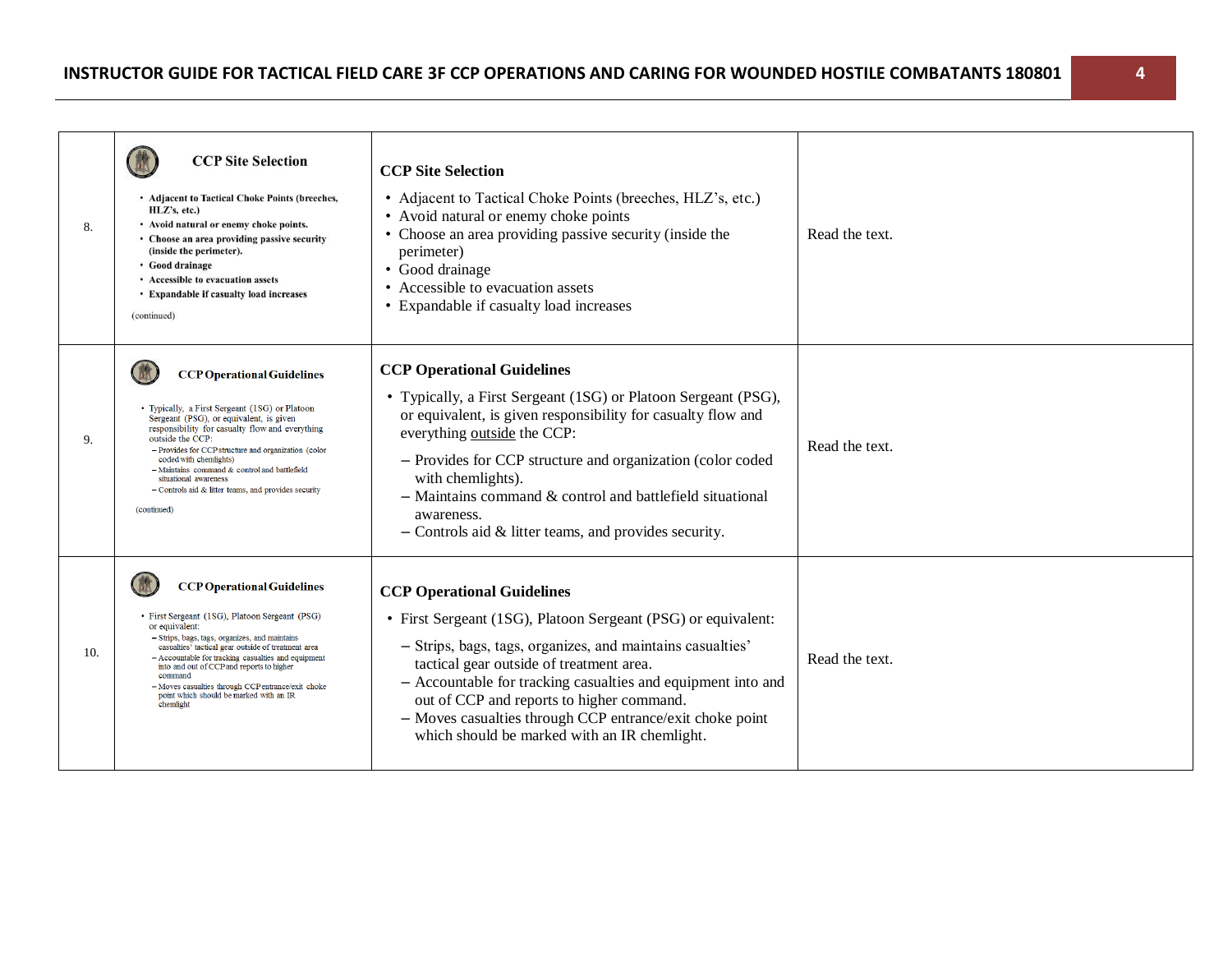| 11. | <b>CCP Operational Guidelines</b><br>• Medical personnel are responsible for<br>everything inside the CCP<br>- Triage officer sorts and organizes casualties at<br>choke point into appropriate treatment categories<br>- Medical officers and medics organize medical<br>equipment and supplies and treat casualties<br>-EMTs, First Responders, and Aid & Litter Teams<br>assist with treatment and packaging of casualties | <b>CCP Operational Guidelines</b><br>• Medical personnel are responsible for everything inside the<br><b>CCP</b><br>- Triage officer sorts and organizes casualties at choke point<br>into appropriate treatment categories.<br>- Medical officers and medics organize medical equipment<br>and supplies and treat casualties.<br>- EMTs, First Responders, and Aid & Litter Teams assist with<br>treatment and packaging of casualties. | Read the text.                                                                                                |
|-----|-------------------------------------------------------------------------------------------------------------------------------------------------------------------------------------------------------------------------------------------------------------------------------------------------------------------------------------------------------------------------------------------------------------------------------|------------------------------------------------------------------------------------------------------------------------------------------------------------------------------------------------------------------------------------------------------------------------------------------------------------------------------------------------------------------------------------------------------------------------------------------|---------------------------------------------------------------------------------------------------------------|
| 12. | <b>CCP Operational Guidelines</b><br>• Casualties with minor injuries should remain<br>with original element or assist with CCP<br>security if possible<br>• Those killed in action should remain with<br>original element                                                                                                                                                                                                    | <b>CCP Operational Guidelines</b><br>• Casualties with minor injuries should remain with their<br>original elements or assist with CCP security if possible.<br>• Those killed in action should remain with their original<br>elements.                                                                                                                                                                                                  | Read the text.                                                                                                |
| 13. | <b>CCP Operational Guidelines</b><br><b>CCP / CEP Template</b><br>(Adjacent to Breech)                                                                                                                                                                                                                                                                                                                                        | <b>CCP Operational Guidelines</b><br>CCP / CEP Template 1<br>(Adjacent to Breech)<br><b>HLZ</b><br><b>AXP</b><br>Breech<br>Choke Point<br>TRIAGE<br>URGENT/Immediate<br>KIA<br><b>Morgue</b><br>PRIORITY/Delayed<br><b>ROUTINE/Minimal</b><br>Medica<br>Re-Supph<br>Incoming CAX<br><b>OUTINE/Expectan</b><br>Outgoing CAX                                                                                                               | This is a typical configuration of a CCP receiving casualties<br>from a nearby encounter with hostile forces. |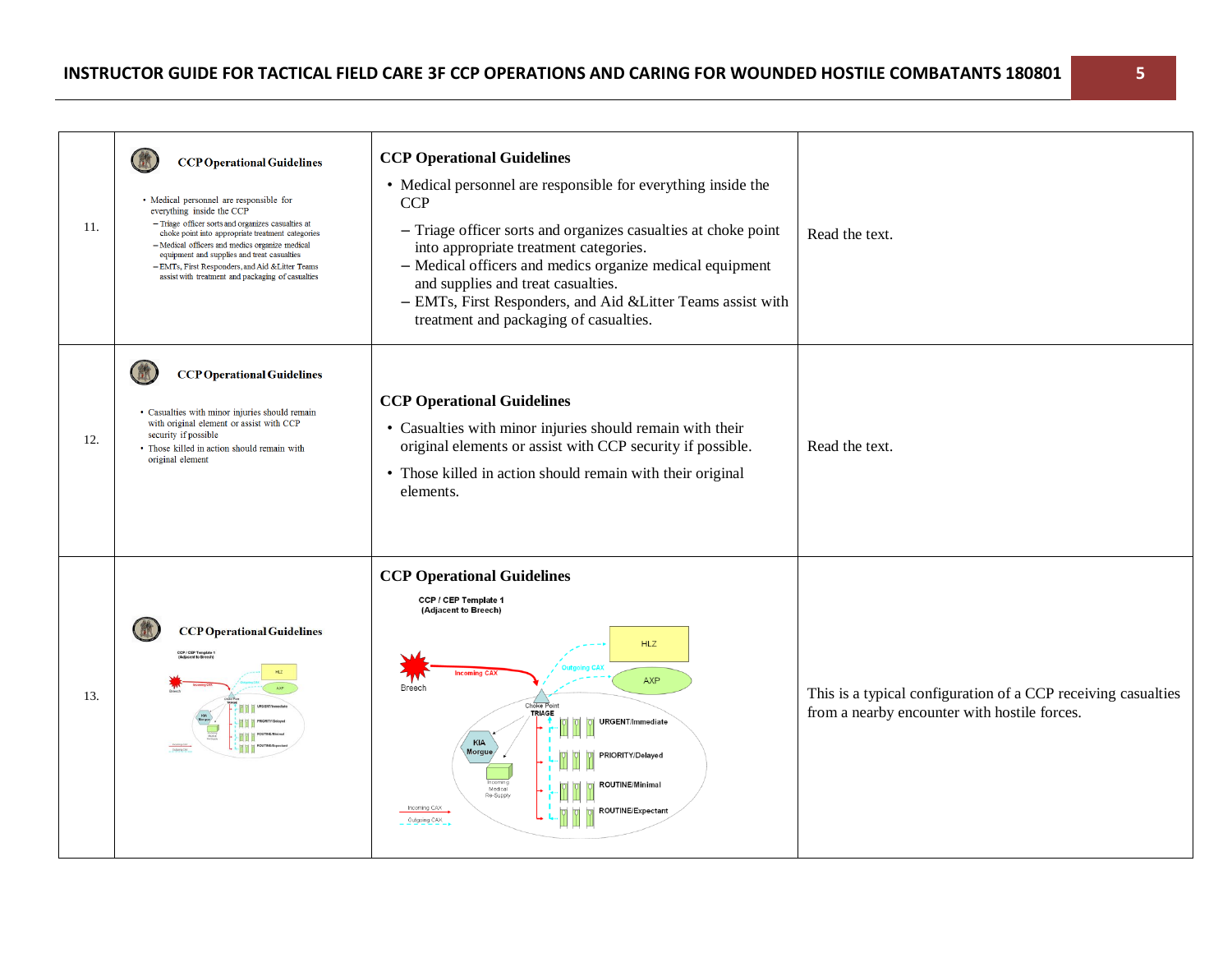| 14. | <b>Questions?</b>                                                                                                                                                                                                                                                                                                                                                                                                 | <b>Questions?</b>                                                                                                                                                                                                                                                                                                                                                                                  |                                                                                                                                            |
|-----|-------------------------------------------------------------------------------------------------------------------------------------------------------------------------------------------------------------------------------------------------------------------------------------------------------------------------------------------------------------------------------------------------------------------|----------------------------------------------------------------------------------------------------------------------------------------------------------------------------------------------------------------------------------------------------------------------------------------------------------------------------------------------------------------------------------------------------|--------------------------------------------------------------------------------------------------------------------------------------------|
| 15. | lanagement of                                                                                                                                                                                                                                                                                                                                                                                                     | <b>Management of Wounded Hostile Combatants</b>                                                                                                                                                                                                                                                                                                                                                    | When you are taking care of casualties who were recently<br>fighting for the other side, there are a few additional things<br>to remember. |
| 16. | <b>Care for Wounded Hostile</b><br><b>Combatants</b><br>• No medical care during Care Under Fire<br>• Though wounded, enemy personnel may<br>still act as hostile combatants.<br>-May employ any weapons or detonate<br>any ordnance they are carrying<br>• Enemy casualties are <i>hostile combatants</i><br>until they:<br>-Indicate surrender<br>-Drop all weapons<br>$-Are$ proven to no longer pose a threat | <b>Care for Wounded Hostile Combatants</b><br>• No medical care during Care Under Fire<br>• Though wounded, enemy personnel may still act as hostile<br>combatants.<br>-May employ any weapons or detonate any ordnance they are<br>carrying<br>• Enemy casualties are <i>hostile combatants</i> until they:<br>-Indicate surrender<br>-Drop all weapons<br>-Are proven to no longer pose a threat | Remember that wounded hostile combatants still represent a<br>lethal threat.                                                               |